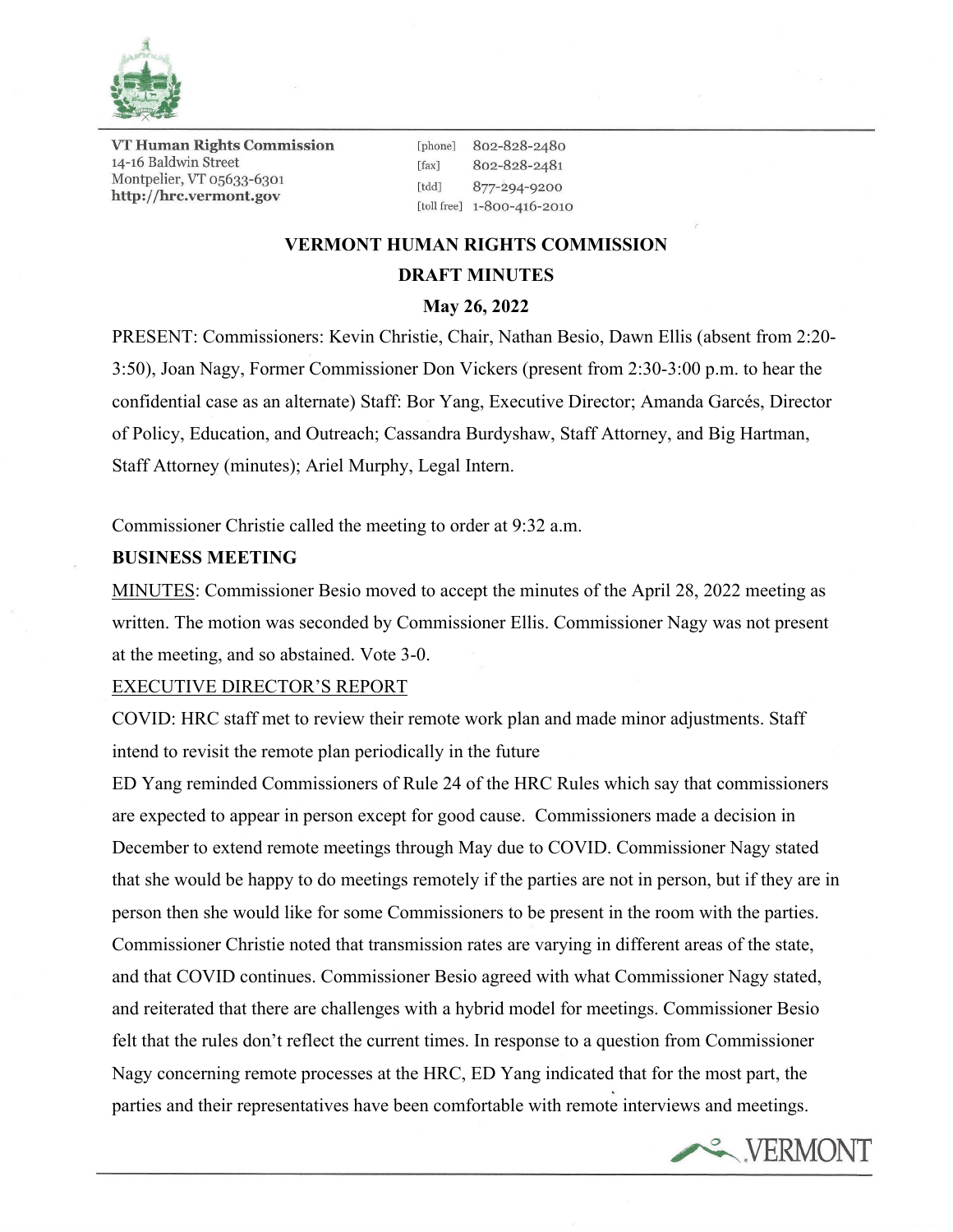There have been some instances where parties asked to attend in person and the HRC provides that option. Commissioner Ellis discussed the one hybrid meeting that was held in the Fall, and said she supported the hybrid concept, allowing folks to attend virtually or in person. Commissioner Ellis suggested that we continue to have a "light" burden for good cause to attend virtually. Staff Attorney Burdyshaw indicated that the majority of people she works with are okay with virtual meeting although there are some exceptions to that. ED Yang stated that the world may not return to how things were pre-COVID and that it was important for the HRC to consider a new way of doing things. She suggested that time be made to revisit the rules on this and other topics since it has been six years since the rules have been amended. ED Yang noted the rules say "a commissioner" may appear remotely for good cause. But the Commission could not have predicted a pandemic and that there certainly is good cause given the recent surge in cases. ED Yang indicated the hybrid meeting was actually difficult for people to hear each other and there were challenges with that. Commissioner Ellis felt that she benefited from the hybrid meeting in terms of being able to see body language. Commissioner Ellis argues against changing our rules to have virtual meetings in the future and feels the most just forum we can provide is in person, as modeled by the court system that is envisioning moving towards inperson processes. Garces asked about Act 78 that authorized virtual meetings until January 2023. Commissioner Christie supports planning a series of meetings to review the rules. Commissioner Ellis stated that the HRC is different than other parts of state government, in that we have judicial functions in our meetings, and want to ensure access to justice by allowing in-person attendance at our hearings. Commissioner Christie stated that the remote rules for the judiciary were implemented in order to keep everyone safe, and that has resulted in a backlog of thousands of cases. Commissioner Ellis noted that this is not the only pandemic in history but we are responding to it quite differently in the terms of the services we provide in the meantime. Commissioner Christie stated that the Chief Justice of the Vermont Supreme Court has been vigilant about the access to justice during the pandemic, and agrees that it's important to keep a high bar for improving that access. Commissioner Christie said we can keep this in place to keep people safe in the current situation. Commissioner Besio agreed that we should start a process for amending the rules. Commissioner Besio recalls when conference calls were also technical challenges long ago, and that we did not have complaints from parties about remote. There have often been instances where people participate by phone due to location/logistics but all others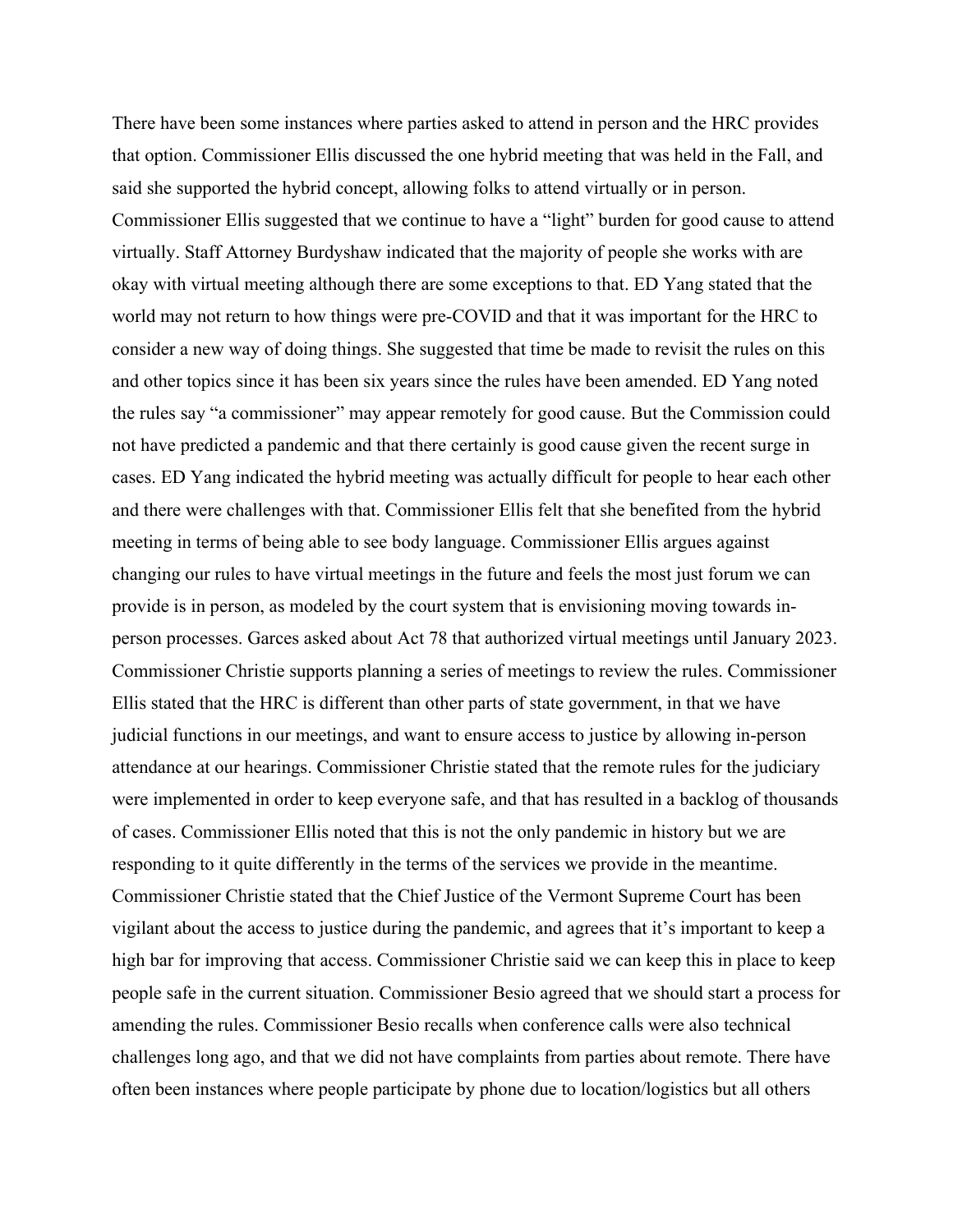were present in the room. Commissioner Besio recalled that at one point the rules required everyone attend in person. Commissioner Besio stated that even before COVID people were sometimes participating by speaker phone. ED Yang shared that Act 78 permits public meetings to be held remotely until January 2023. So this time-frame seems reasonable and would give the Commission enough time to reconsider the rules, should they choose to do so. ED Yang noted that it is not a good feeling for the parties if they show up in person and Commissioners were remote. ED Yang noted that unlike courts, the HRC does not receive evidence and is slightly different. Commissioner Ellis stated that she prefers the option to attend in person, and finds value in a hybrid model. ED Yang clarified that even remote meetings would still permit people to appear in person which is what the HRC has been doing. Commissioner Christie encouraged a motion to continue in alignment with Act 78. Commissioner Besio moved that we follow with the Governer's proclamation for public meetings until January 2023. The motion was seconded by Commissioner Nagy. Further discussion: Commissioner Ellis feels that this is a very long time, and encourages the Commission to return to in-person meetings a few times prior to January. Commissioner Christie called for a vote. Motion to continue remote Commission meetings passes unanimously (4-0).

Budget: No changes to our budget. The HRC is headed into the fiscal year in good shape, thanks to vacancy savings. The hope is the HRC can purchase case management software. The HRC has made an offer to Heather Nodler. Heather comes from HUD and the EEOC, they have a lot of relevant civil rights experience and understands that nature of the HRC's work. They will be joining the HRC in July and hopefully will be present at the retreat.

ED Yang said the retreat date is tentatively scheduled for July 14 but it is not confirmed because not all Commissioners have committed. Commissioner Ellis said she would not join in person and could not commit to any date but hopes she could attend at least part of it, remotely. Staff Attorney Hartman will be leading the Commission in a training on open meeting laws and the public records act. ED Yang will be discussing the HRC statute, rules and commission roles and responsibilities. ED Yang said she would prefer that all Staff and Commissioners attend the training portion of the day, even if remotely. Those trainings would be in the morning and the second half of the day would be the retreat time. Commissioner Ellis asked why a meeting in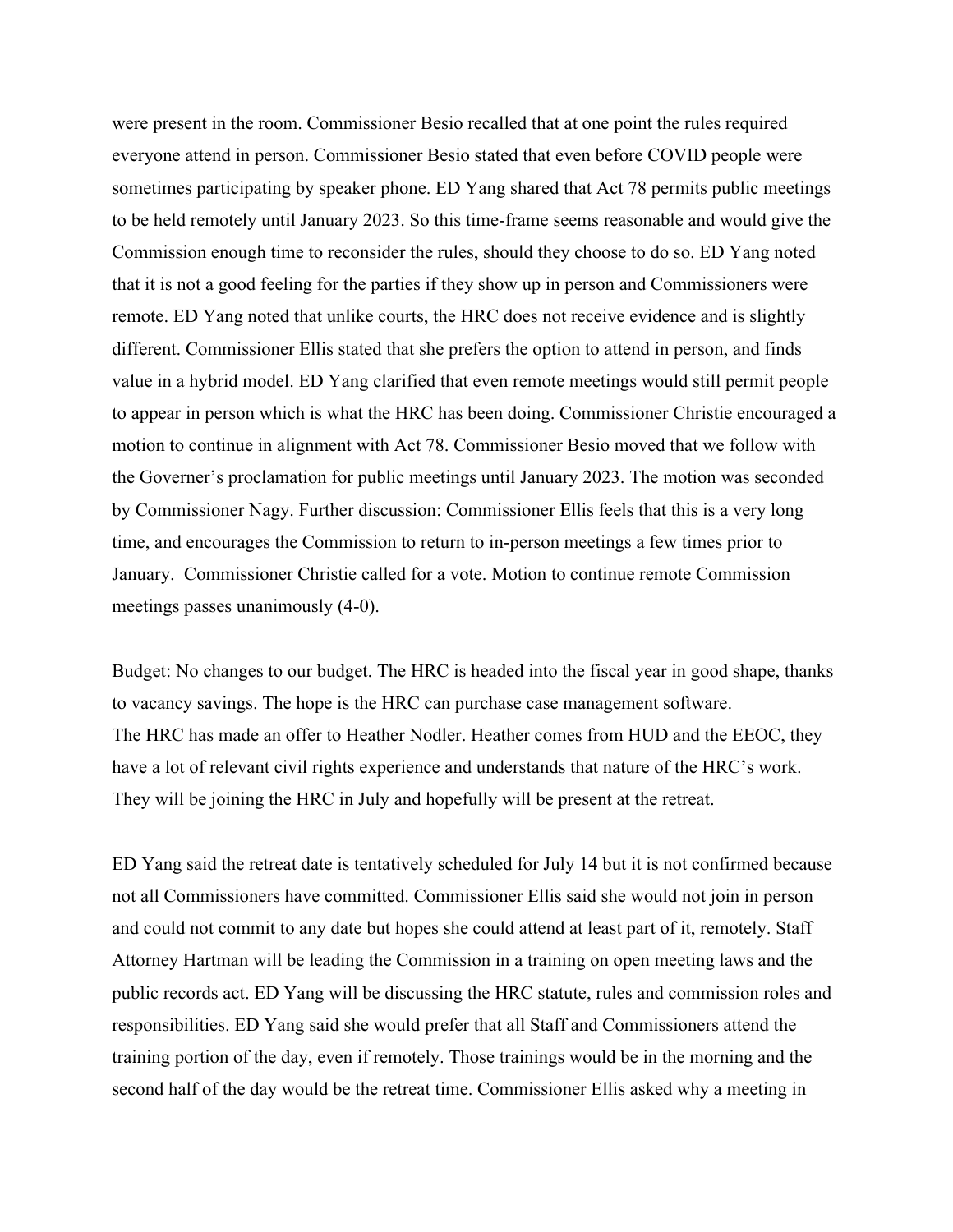July was not scheduled so that Commissioners could have a date set aside. ED Yang said that official meetings are not scheduled in July for the purposes of an annual staff retreat but that in the past, Commissioners and staff have appreciated having a flexible date due to summer vacations. Commissioner Christie stresses the importance of everyone attending the training part of the day. Commissioner Besio said he is now available on July 15th if that works better. Commissioner Ellis and ED Yang will discuss a time that Commissioner Ellis can commit.

No new updates on HUD grant. Director of Education, Policy, and Outreach Garces is working on a video of our human rights conference. Trainings and task forces – as stated in the report. Staff Attorney Burdyshaw stated that the Criminal Justice Council will be revisiting their rules

Director of Education, Policy, and Outreach Garces: The Act 1 Ethnic and Social Standards Advisory Working Group voted for their final set of recommendations to the Education Quality Standards which was submitted to the State Board in April. This is very significant. They will go to public comment in September, rule-making in January, and finalized in February. It will be the culmination of two years of work. The working group is also finalizing an RFP for the remaining of the work and the POOS Coalition is shifting to look at BHH, and creating a storytelling opportunity for families.

#### **Legislative update:**

H.320, an act relating to prohibiting agreements that prevent an employee from working for the employer following the settlement of a discrimination claim. This is the "don't darken my door" bill. Status: Passed in the House. It was voted out of the Senate Committee, then received two readings on the floor before the Senate adjourned.

H.329, an act relating to amending the prohibitions against discrimination. This bill sought to correct the "severe or pervasive" legal standard for harassment cases. This bill did not make cross-over. The provisions relating to extending the statute of limitations to six years for all claims of discrimination, was added to H.729, a miscellaneous judiciary bill. It is before the Governor. The parts of the bill that correct the severe or pervasive legal standing in housing, was added to S.226, a safe and affordable housing bill. That bill is also before the Governor. The parts of the bill that correct the severe or pervasive legal standard in employment was expected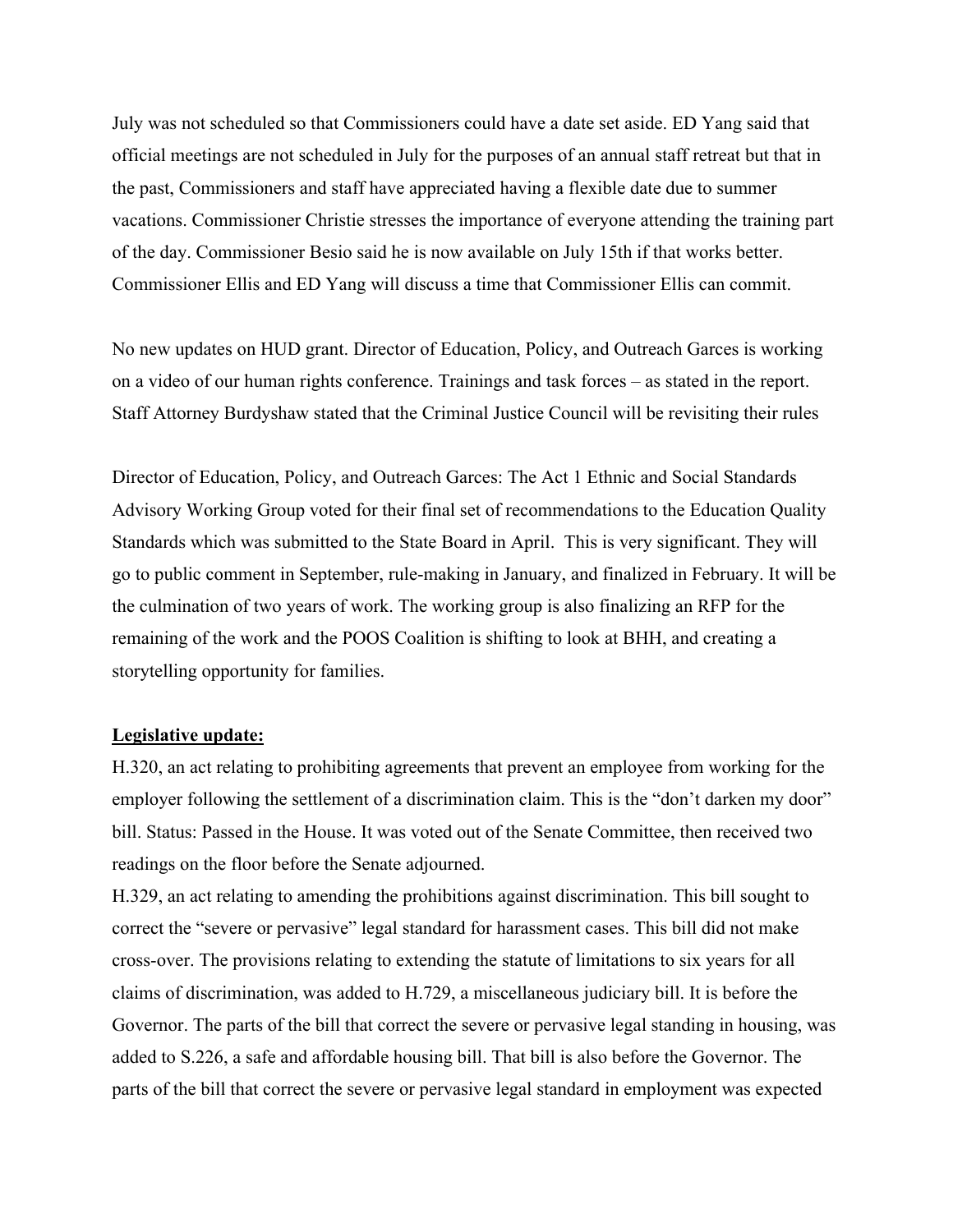to be added to H.320. But the amendment to H.320 was never made. As mentioned above, H.320 did not pass.

H.96: an act relating to creating the Truth and Reconciliation Commission Development Taskforce. The bill passed in both Chambers and is before the Governor for consideration. S.140 – an act relating to prohibiting civil arrests at courthouses. The bill passed in both Chambers and is before the Governor for consideration. Migrant Justice held a press conference and the HRC submitted a quote in support of the bill.

H.148 – an act relating to environmental justice in Vermont. This bill proposes to establish an environmental justice policy for the State of Vermont and require the State agencies to incorporate environmental justice into their work. It passed in Senate and House and before the Governor.

Commissioner Christie noted that S.140 was delivered to the governor on the 25<sup>th</sup>. He can veto, sign, or let it become law without his signature. You can see when a bill has been delivered under "last recorded action" on the bill number on the Vermont General Assembly website.

End of ED Report at 10:32AM.

ED Yang reported that she just heard from Commissioner Wilson who indicated that he will be trying to join if he can but has had a family emergency.

# **EXECUTIVE SESSION**

Commissioner Nagy made a motion to go into executive session to hear confidential cases at

10:34. The motion was seconded by Commissioner Besio. Vote 4-0.

(Staff and Commissioners took a break from 12:15 – 12:45)

Commissioner Christie brought the VHRC out of executive session at 4:02pm.

# **BUSINESS MEETING CONTINUED**

HRC Case No: HV21-0003

Commissioner Nagy moved to find *no reasonable grounds* to believe that discrimination occurred on the basis of race and color. The motion was seconded by Commissioner Besio. Vote  $4-0.$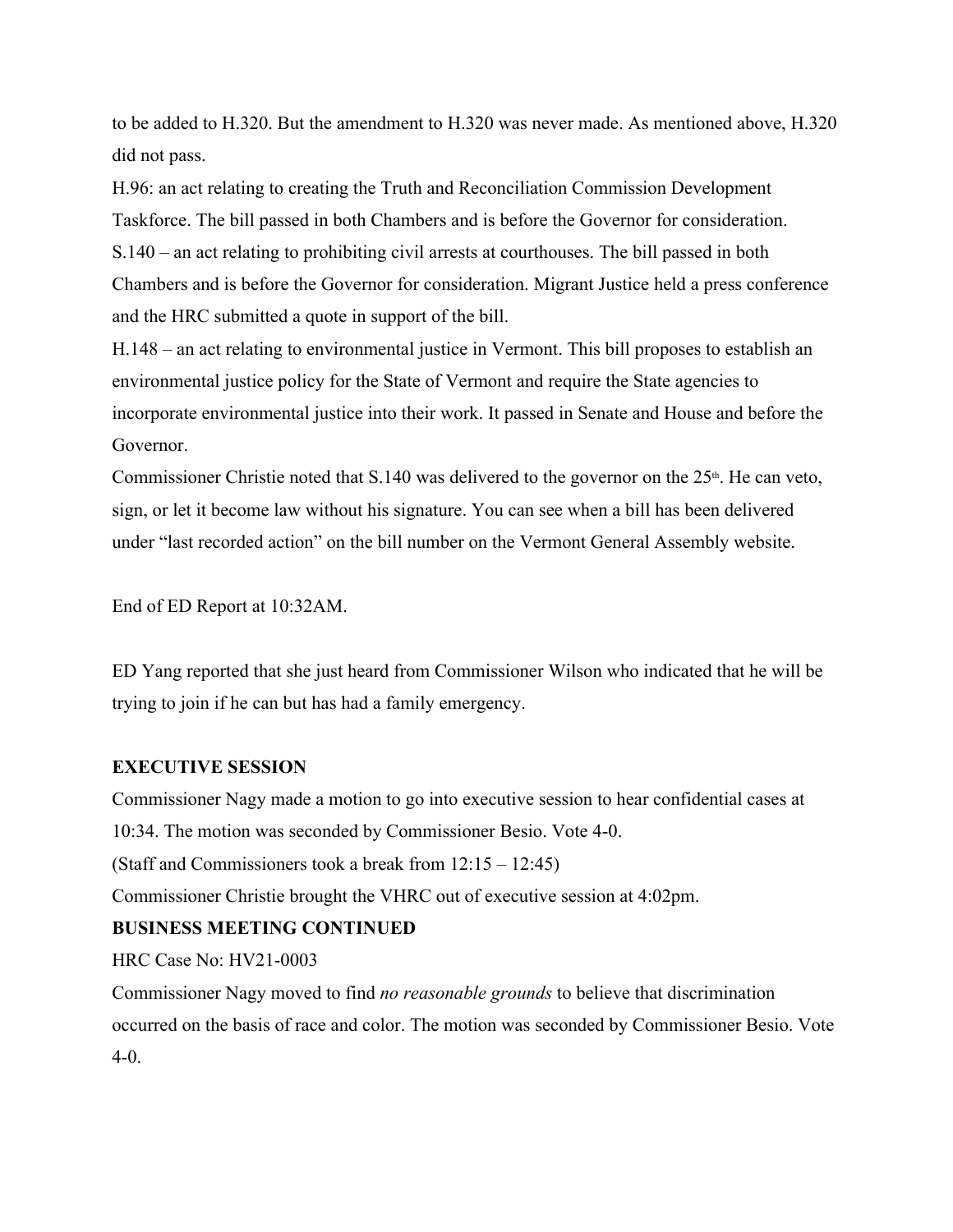Commissioner Nagy moved to find *reasonable grounds* to believe that retaliation occurred. The motion was seconded by Commissioner Besio. Vote 4-0.

#### HRC Case No: PA20-0016

Commissioner Besio moved to find *reasonable grounds* to believe that discrimination occurred on the basis of disability. The motion was seconded by Commissioner Nagy. Vote 4-0. Commissioner Besio moved to find *reasonable grounds* to believe that discrimination occurred on the basis of race and color. The motion was seconded by Commissioner Ellis. Vote 4-0.

Pre-determination Conciliation Agreements were reviewed and approved by Commissioners in cases: PA21-0001, HV21-0014, HV22-0005.

The Confidential Matter relating to HRC Case No: PA21-0012 was postponed to the June Meeting due to Commissioner Wilson's unexpected absence.

Commissioner Ellis asked that the minutes reflect that she notified the parties in HRC Case No: HV21-0003, in executive session, that she has a personal relationship with an attorney who works at Vermont Legal Aid, and that the parties did not have an objection. ED Yang expressed some concern about sharing information from the executive session, in the public meeting. ED Yang outlined what constitutes a conflict of interest, what creates the perception of a conflict and when a Commissioner should recuse. Commissioner Ellis observed that what was mentioned in the minutes seemed to be at the discretion of the notetaker.

Commissioner Ellis questioned the amount of \$500 in one PDCA. Staff Attorney Hartman explained the conciliation process in this instance and the parties' reasoning for offering/accepting that figure. ED Yang explained that there are many factors that play into the amounts, some of which have nothing to do with merit. Additionally, Staff Attorneys are impartial and do not weigh in on the amount agreed upon by the parties.

Commissioner Ellis expressed her dissatisfaction with litigation being contracted out to a firm and wanted litigation to return in-house. ED Yang explained that without a full-time litigator, the compromise would be to do less litigation which would not serve the mission. The recent addition to the HRC's special litigation fund has allowed the HRC to file more lawsuits now than